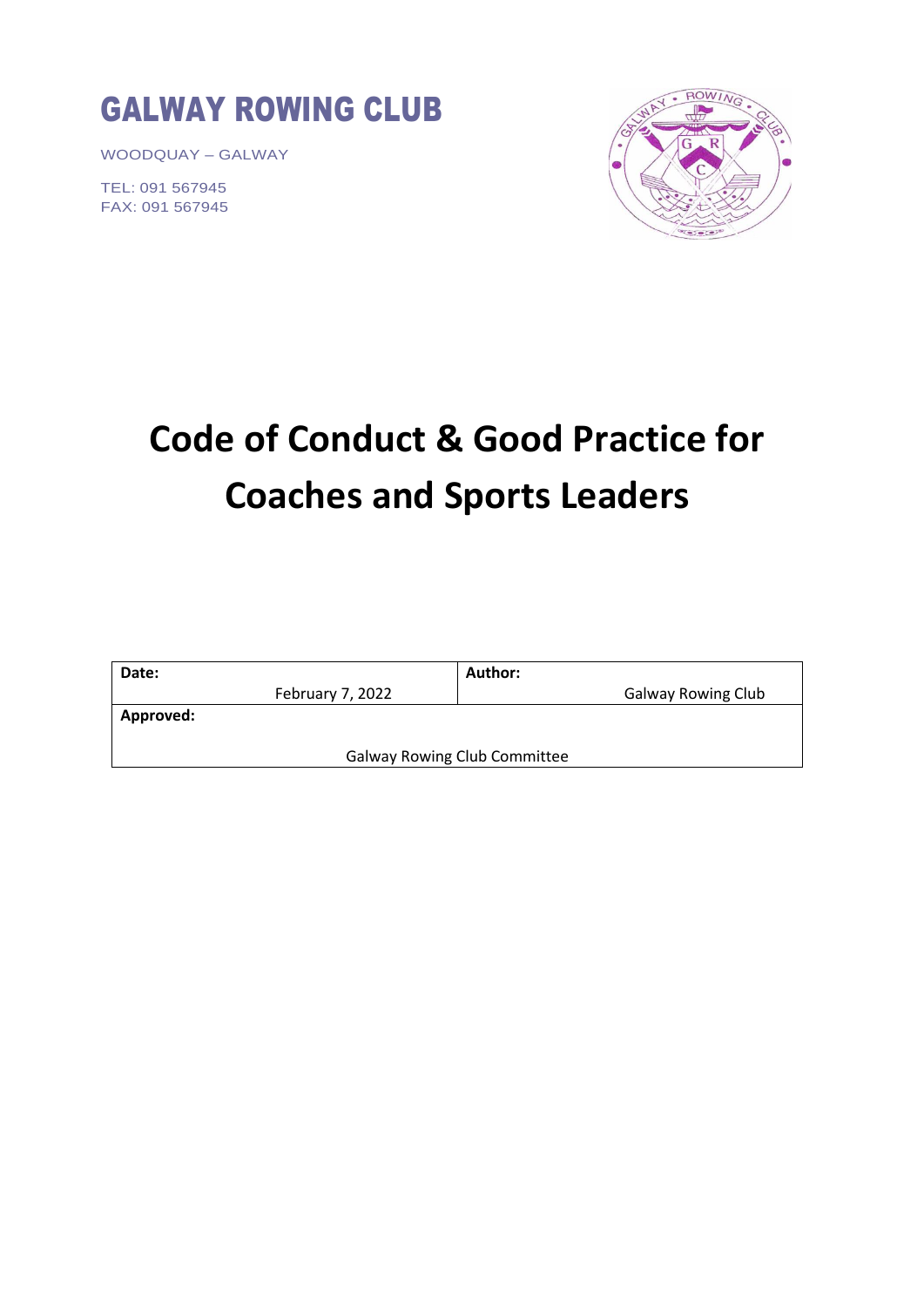This is one of a series of documents intended to set the standard for behaviour within Galway Rowing Club. It applies to all Coaches, with or without qualifications, umpires, officials, and anyone left in charge of young people or vulnerable persons, within Galway Rowing Club.

# **Rowing Guidance for Working with Young People and Vulnerable Adults**

Galway Rowing Club is indebted to the countless number of volunteers who give of their time in providing rowing opportunities for young people and vulnerable persons.

Rowing provides an excellent pathway for people to learn new skills, become more confident and maximise their own potential. Through their participation, they can learn and develop life skills, have fun and enjoyment, make friends and experience life in a way that can enhance their personal growth throughout their lives.

People become involved in rowing for a variety of different reasons. They come from a variety of sporting backgrounds and take on various roles within clubs and other organisations. Irrespective of their role or responsibility, coaches and leaders all share the common goal of providing opportunities for young people and vulnerable persons.

Coaches, parents, carers and administrators all have an important role to play in promoting good practice in sport. They should have, as their first priority, providing safety and enjoyment of the sport.

Galway Rowing Club wants sport to be safe, to be fun and to ensure that all rowing and associated activity takes place in the spirit of **'**FAIR PLAY'.

Coaches achieve satisfaction from working with young people and vulnerable persons. Focusing on the individual participants' needs and performance encourages young people to achieve and demonstrate enjoyment, equality and fair play. They will come to realise that standards of behaviour are as important as sports performance.

In taking this approach young people and vulnerable persons are encouraged to:

- Do their best put in their best effort.
- Improve and develop their skills.
- Make friends.
- Play by the rules.
- Appreciate/accept everyone in the group, regardless of ability, race, religion, gender etc.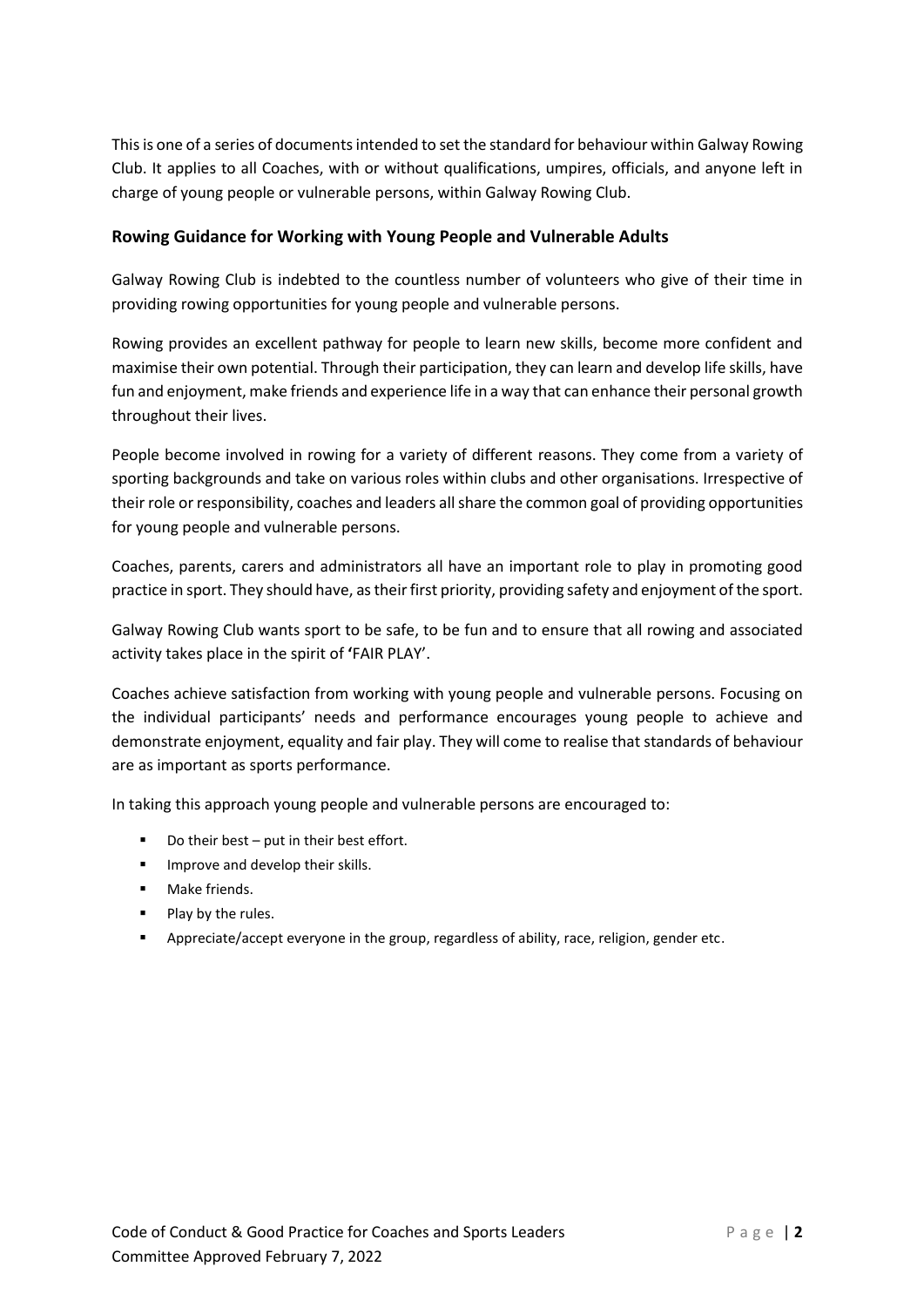# **Athlete Centred Approach**

Coaches need to be aware of why young people and vulnerable persons want to try rowing. They want to learn new skills, make new friends, be part of a group, to win and be successful, experience challenges, excitement and action.

While winning is important, it must be remembered that winning at all costs does not meet the needs of athletes. Results are not necessarily a good indicator of coaching effectiveness or ability, the improvement level of those in rowing and their level of enjoyment is.

Coaches should aim to provide a safe and enjoyable environment where young people and vulnerable persons are placed at the centre of all activities.

In promoting good practice and creating an athlete centred approach coaches should:

- Act as good role models.
- **EXECUTE 20** Encourage and be positive during sessions so that participants leave with a sense of achievement.
- Set challenging, realistic but achievable goals.
- Plan and prepare each session appropriately and ensure proper levels of supervision.
- Ensure that all activities are inclusive and allow all participation in an enjoyable way.
- Put the welfare and enjoyment of young people and vulnerable persons first and strike a balance between this and winning or achieving results.
- Enforce the principles of fair play treating each person equally, with dignity and respect and ensure that everyone plays within the rules.
- Be aware of the developmental stages and needs of those in rowing.
- Avoid over training and over emphasis on competition.
- Involve parents/guardians/carers and other club members in what we do.
- Be qualified and up to date with the latest coaching knowledge and skills.

### **Best Practice**

In keeping young people and vulnerable persons at the forefront of planning and practice, coaches can be confident that participants will enjoy their rowing experiences and that their actions are regarded as safe and in keeping with the principle that welfare of is of paramount consideration.

Coaches are given a position of trust by parents/guardians and rowers, and should show the highest standards of behaviour whilst in the company of young people and vulnerable persons. It is important that coaches follow an agreed code of good practice, and parents/carers/club officials are satisfied that coaches are suitable to lead the activities undertaken. It is important to note that in adhering to these guidelines we ensure not only a safe environment for young people and vulnerable persons, but also a safe environment in which coaches and volunteers can operate.

Coaches/volunteers should never:

- Exert undue influence over a participant in order to obtain personal benefit or reward.
- Share a room with a young or vulnerable person alone on away trips.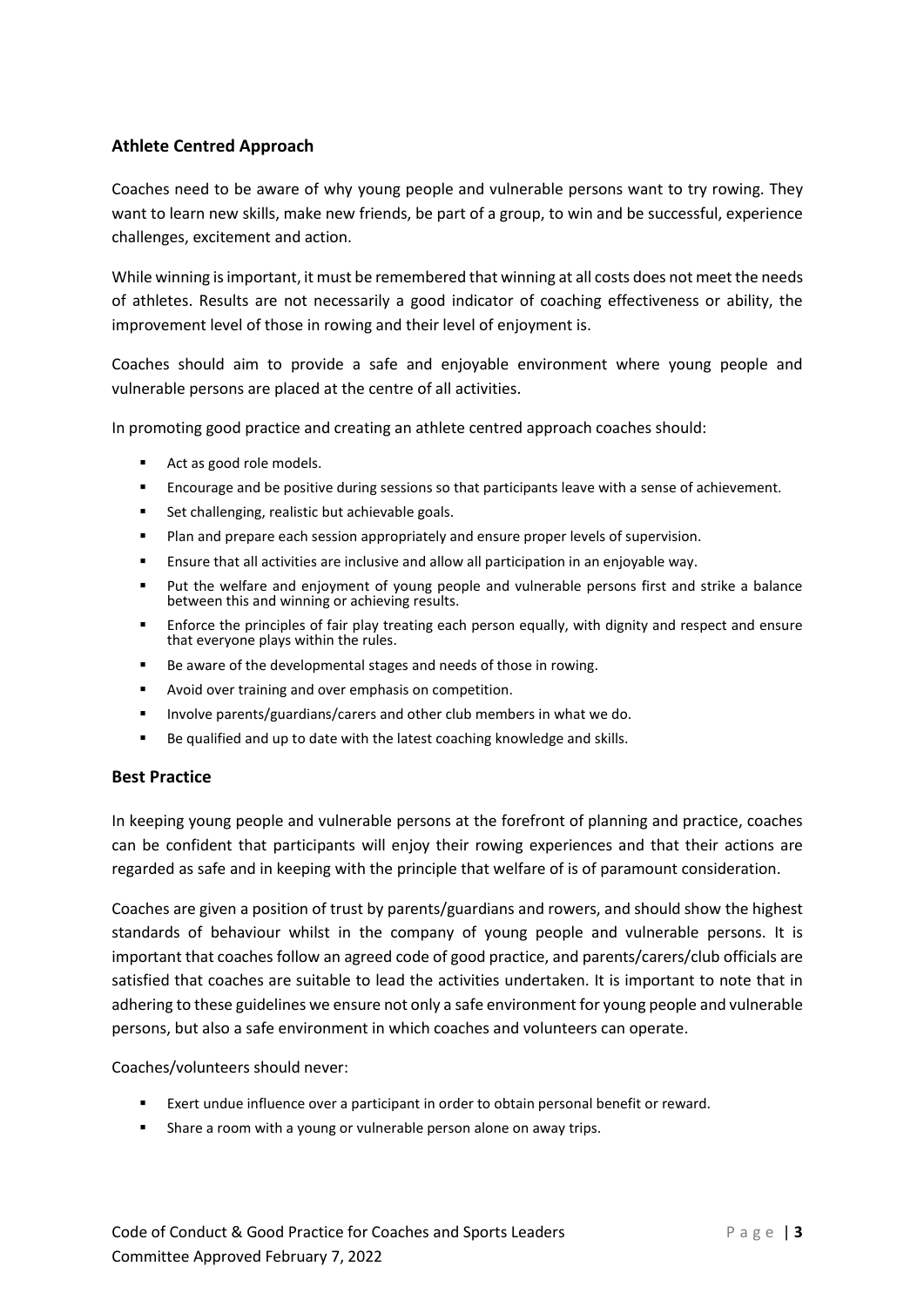- Engage in rough physical games, sexually provocative games or allow or engage in inappropriate touching of any kind, and/or make sexually suggestive comments about or to a young or vulnerable person.
- Abuse their position of trust by engaging in any sexual activity with under 18's or adults defined as adults at risk.
- Use any form of corporal punishment or physical force on a young or vulnerable person.
- **■** Take measurements or engage in certain types of fitness testing without the presence of another adult.
- Undertake any form of therapy (hypnosis etc.) in the coaching of young or vulnerable people.

Most coaches work in an environment where it is recognised that, in a sporting context, certain types of coaching require a 'hands on approach', i.e., it may be necessary to support a participant in order to physically demonstrate a particular technique. This should only occur when necessary and in an open and appropriate way within the boundaries set by the coaching award or needs for safety, but with the knowledge, permission and full understanding of the participant concerned and his/her parent/guardian/carer.

Coaches must realise that certain situations or friendly actions could be misinterpreted, not only by the rower, but by others with limited knowledge of the requirements of the sport or person's motivated by jealousy, dislike or mistrust and could lead to allegations of sexual misconduct or impropriety. Therefore, coaches should be aware of, and avoid all situations conducive to this risk.

Where possible, coaches/volunteers should avoid:

- **•** Spending excessive amounts of time with young people or vulnerable persons away from others.
- Taking sessions alone (always employ "Two Person" supervision).
- Taking young people or vulnerable persons to their homes.
- Taking young people or vulnerable persons on journeys alone in their car.

#### **Safety**

Coaches have a responsibility to ensure the safety of the participants with whom they work as far as possible within the limits of their control. Therefore, coaches should seek to create a safe and enjoyable environment for rowing and training.

In this respect:

- Regular safety checks should be carried out in relation to premises, training facilities and equipment.
- Appropriate safety rules should be adopted and implemented.
- Parent/guardian/carer should be informed of the starting and finishing times of training sessions and events.
- A first aid kit should be available at all training sessions /events and injuries should be recorded, with a note of action taken in relation to each one. Never put injured rowers out to compete.
- Parent/Guardian/Carer should be notified of injuries/illness which their children/young persons incur while participating in any rowing activity.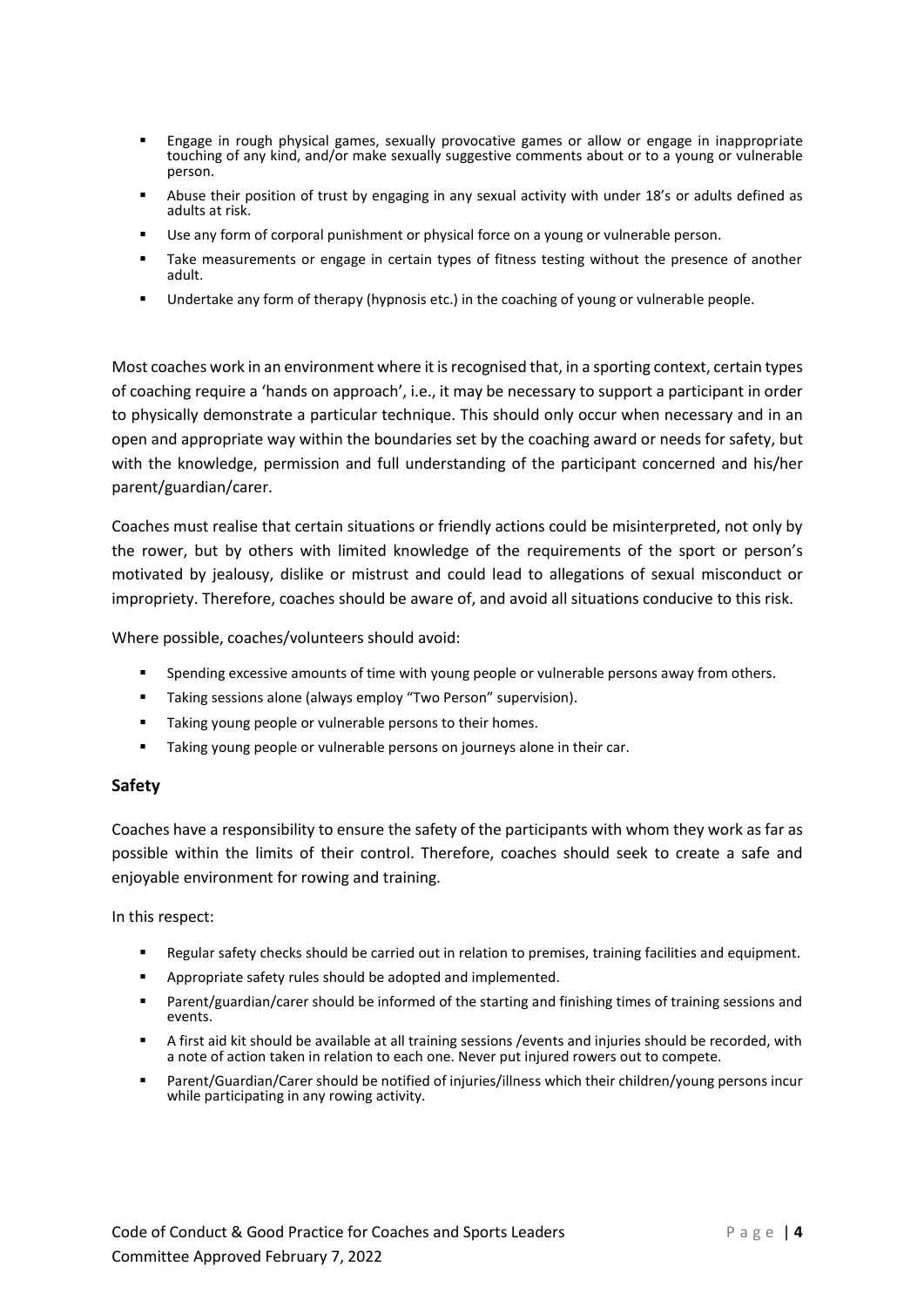In promoting "Sport for Fun" coaches should:

- Encourage participation and fun.
- Promote the development of skills as opposed to winning at all costs.
- Emphasise and praise effort.
- Act as a good role model.
- **E** Actively discourage participants from abusing umpires, officials, crew mates or opponents).
- **■** Insist on FAIR PLAY.
- Be realistic with your expectations.
- Be aware of participants' feelings.
- Teach rowers to respect different cultures.

Coaches should be aware that young people & vulnerable persons also have a Code of Conduct and should also be encouraged to realise that they also have responsibilities to treat other participants, officials, coaches and volunteers with the same degree of fairness and respect.

#### **Responsibility to Report**

Any person, who has concerns about a young or vulnerable person's welfare or who suspects that a young or vulnerable person is being abused, or is at risk of abuse, has a responsibility to report their concerns the Club Children's Officer, the Club's Designated Liaison Person or to the local Statutory Authorities.

Persons unsure about whether or not certain behaviours are abusive and therefore reportable, are advised that they can seek advice from the Duty Officer at the local Garda station where they will receive appropriate advice.

In cases of emergency where a young or vulnerable person appears to be at immediate and serious risk and the duty social worker is not contactable, call the Gardai.

Under no circumstances should a young or vulnerable person be left in a dangerous situation, pending intervention by the Statutory Authorities.

GRC has clear procedures for responding to reports or concerns relating to the safety and welfare of young people and vulnerable persons. Coaches / volunteers, young people, vulnerable persons and parents / guardians / carers should be aware of how and to whom they report concerns within the club or organisation.

### **Mobile Phones and Social Media**

Mobile phones and communication devices are often given to young people and vulnerable persons for security, enabling parents / carers to keep in touch and make sure they are safe. However, such technology has also allowed an increase in direct personal contact with young and vulnerable persons, in some cases used to cross personal boundaries and cause harm.

Within clubs there is a need to encourage responsible and secure use of these devices.